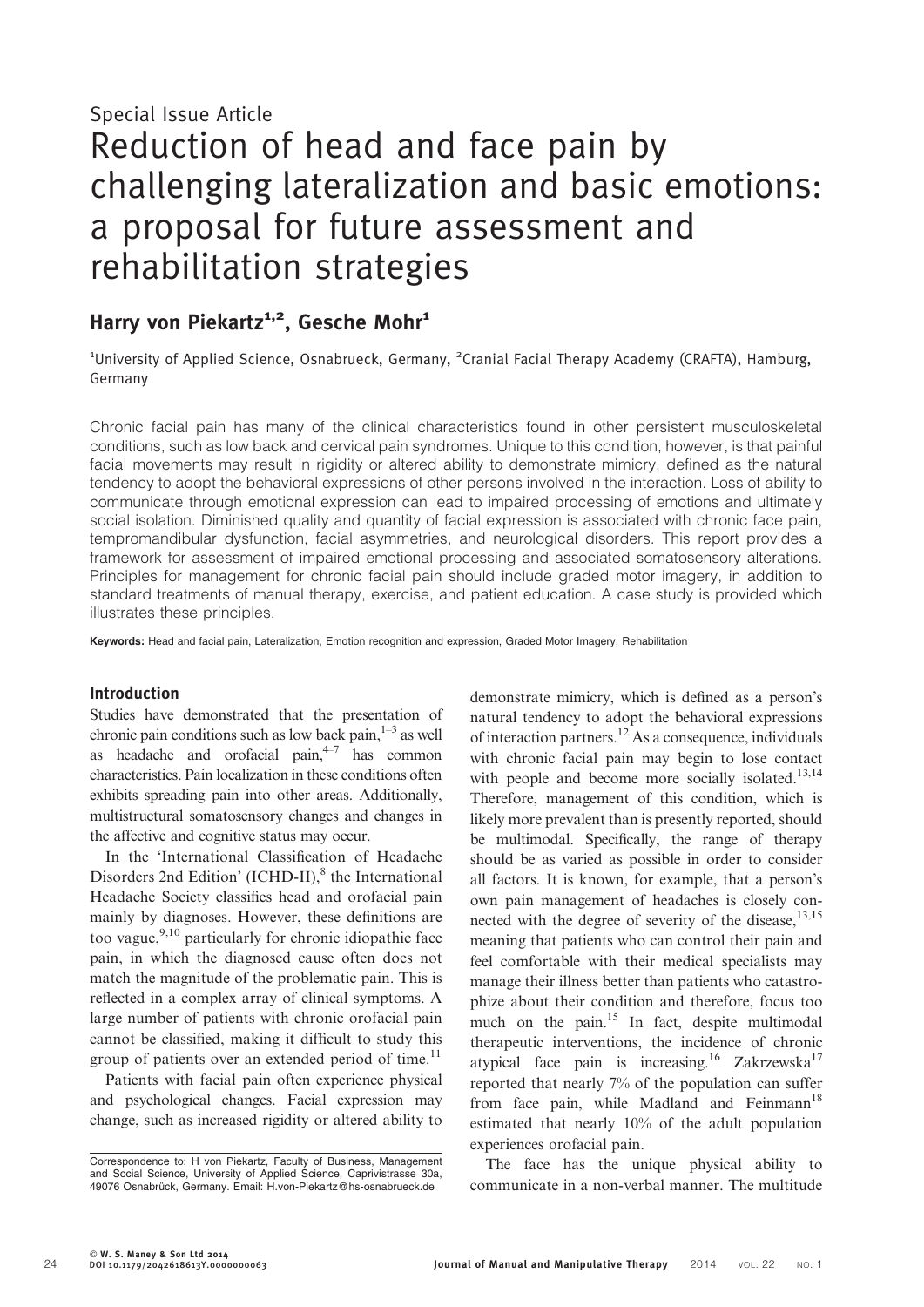

Figure 1 The six basic emotions: happiness, sadness, surprise, anger, disgust, and fear.

of emotional expressions and the recognition of expressions in other faces affects, in large part, the quality of our lives.<sup>12–14,20</sup> Recent studies have examined how quality of facial expressions and facial recognition may contribute to the transition to chronic head and face pain.

### Recognition of Emotion and Expression

In addition to orofacial functions such as chewing, yawning, speaking, and singing, the human face is fundamentally important for interpersonal communication. Facial expressions are initially illustrated and processed horizontally, i.e. through the upper half of the face and only in a secondary process, are they illustrated and processed over the right and left half of the face.<sup>21,22</sup> The literature clearly differentiates between primary and secondary emotions.<sup>22</sup> Primary emotions are our basic innate emotions acquired by an evolutionary process and they include fear, anger, surprise, happiness, sadness, and disgust. These facial expressions of emotions are explicitly coded from birth and they have the same meaning for humans of any ages<sup>12</sup> (Fig. 1). They are defined by spontaneous expressions and serve mainly as protective and escape mechanisms.<sup>19,22</sup> Current research has demonstrated that primary emotions are controlled by the right brain hemisphere and that they are expressively conveyed through the upper region of the face (eyes/forehead). $21,22$  Secondary emotions are based on social standards and these are acquired during infancy. They differ from culture to culture and are strongly context-dependent. Facial blends are typical for such secondary emotions. They are created by an inhibition or suppression of spontaneously triggered basic emotions. The social, emotional system is mainly controlled by the left brain hemisphere and it is expressed in the lower part of the face  $^{21,22}$ 

The ability to recognize faces and facial expressions and participate directly, is required for a perfect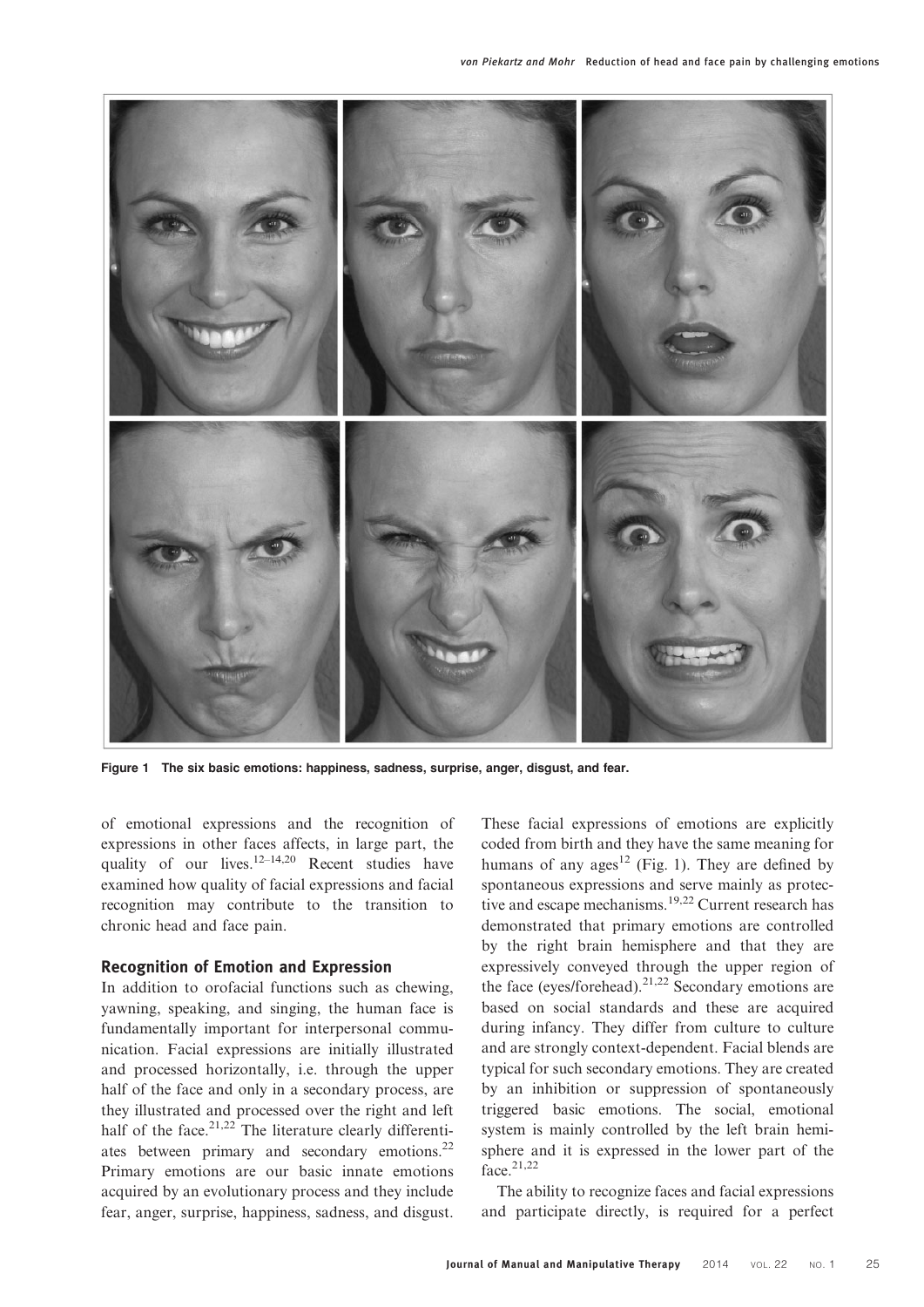

Figure 2 Facial reflex modified according to Ekman et  $al^{26}$ 

intercommunicative relationship.23 Research studies have shown that diminished quality and quantity of facial expression is associated with chronic face pain, temporomandibular dysfunction, facial asymmetries, and neurological disorders, such as facial paresis and Parkinson's disease; however, it can also be influenced by affective dysfunctions such as depression.<sup>13,24,25</sup>

To understand one's own feelings and display them is closely connected with the ability to recognize and interpret them through mimicry and gestures to other human beings. $23,26$  When a person recognizes an emotion in another's face, it stimulates a response to mimic the facial expression with their own facial muscles; this has been called the facial reflex. (Fig. 2). $27$  This reflex activates cortical areas, which are directly connected with our recognition of emotions. According to Neal and Chartand, $^{28}$  women injected with Botox have difficulties for mimicking facial expressions because of their own reduced muscle activity and therefore, they have difficulty recognizing the emotions of other persons. The ability to reflect the emotions of other people is a necessary prerequisite for being able to recognize and express our own feeling. Hence, we can influence our emotional state by a voluntary or intentional change of the facial expression.<sup>29</sup>

Even minute changes of this code can result in misinterpreting the non-verbal messages in the faces of others.12 This can be decisive for human interaction. It can be a large problem for patients, whose recognition of emotions is impaired. It negatively affects the loop of the facial feedback theory, which in turn can lead to communicative insecurities and, consequently, interferences in the social environment of the patients. $30$ Impeccable and symmetric mimicry is often categorized as attractive, which in turn characterizes the image and therefore the social standing of the person.<sup>31</sup> The frequency and quality of personal relationships are decisive factors of our wellbeing and the quality of life. $15$ 

# Symmetry and Asymmetry in Facial Expressions

The research literature differentiates between symmetrical and asymmetrical While positive emotions are mostly displayed symmetrically, negative emotions are defined by an asymmetric facial expression (Table 1), requiring a specific motor control of the facial muscles. This fact requires a specifically working motor control of the facial muscles. However, in chronic temporomandibular disorder and face pain, the cortical representation of the right and left side of the head and face ('disrupted body schema') can be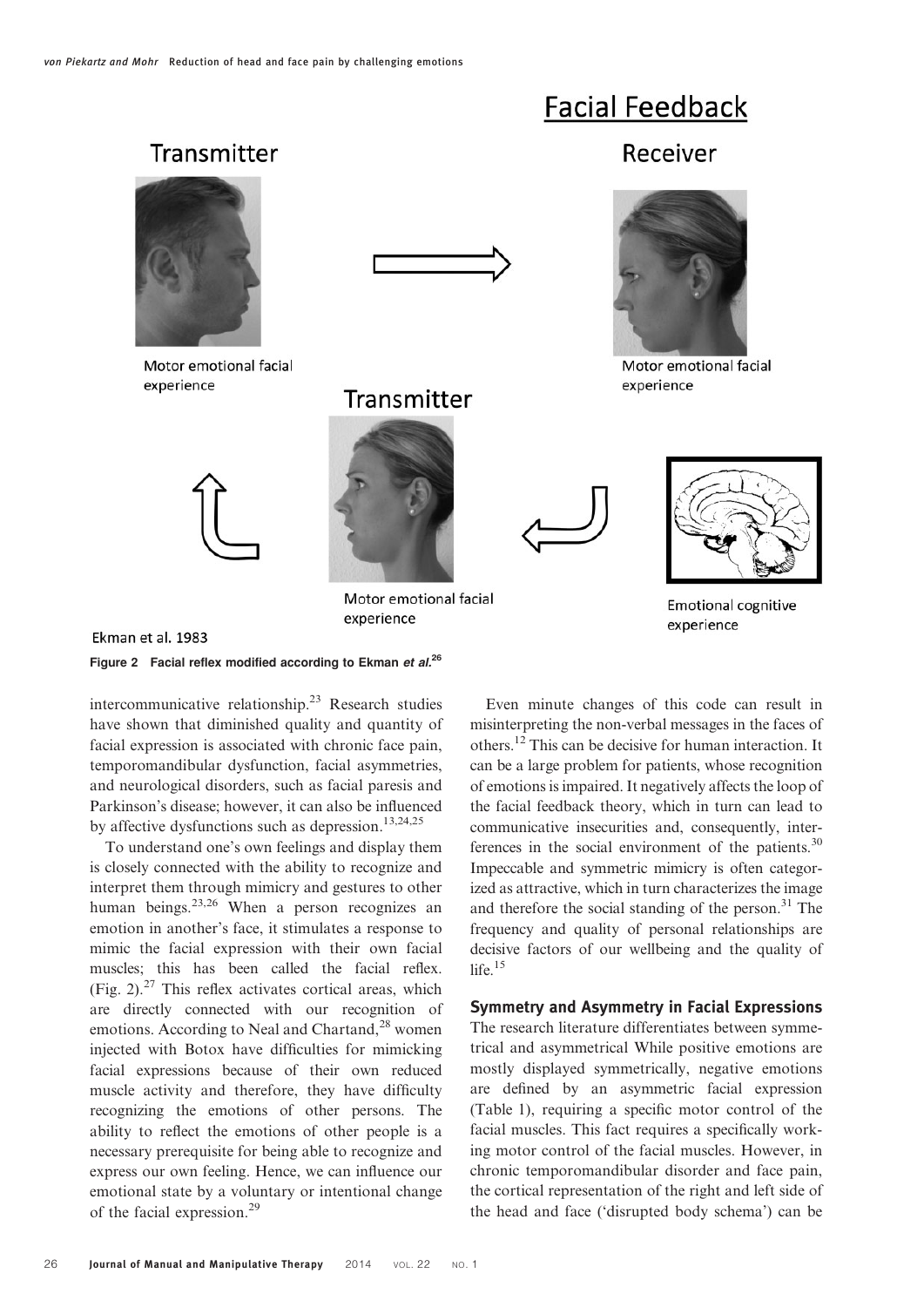Table 1 Characteristics of basic emotion with regard to (a)symmetry

| <b>Basic emotions</b> | <b>Emotional state</b> | Motor activity |
|-----------------------|------------------------|----------------|
| Happiness             | Positive               | Symmetrical    |
| Surprise              | Neutral                | Symmetrical    |
| Fear                  | Negative               | Asymmetrical   |
| Anger                 | Negative               | Asymmetrical   |
| <b>Disgust</b>        | Negative               | Asymmetrical   |
| Sadness               | Negative               | (a)symmetrical |

impaired. $32,33$  As a result, difficulty in controlling facial muscles in a defined proper manner can create a deficit in the representation of basic asymmetric emotions.

According to Ekman,  $34$  pain is not a basic emotion. He suggests that facial expression of pain is composed reactively by the other basic negative emotions. Despite this, a specific pattern of unchanging but mostly asymmetric mimic characteristics have been defined as a pain pattern in the literature.<sup>32,35</sup> Based on the emotion of pain, the link between sensory recognition and the recognition of emotions is most evident. Sensory stimuli arrive through the thalamus and are initially processed in the limbic system (corpus amygdaloideum) and only then transmitted to the hypothalamus. Whether a stimulus is beneficial or negative is decided in the amygdala (escape-fear response). Therefore, processing pain and recognizing emotions are neurophysiologically linked.<sup>36</sup>

# Potential Changes during Chronic Headache and Facial Pain

Through impaired facial muscle activation, chronic facial pain can affect mimicry, which takes an important role in social interaction and as means of communication.<sup>12,30,31,37</sup> This is triggered by pain behavior in chronic facial pain such as changed mimicry<sup>32</sup> or a pain-relieving posture of the affected region.<sup>13</sup> The loss of the basic ability to recognize mimicry-coded basic emotions can lead to misunderstandings, limited empathy, and insecure social behavior.24,27

In this context, a progressive impairment of the ability to recognize emotion in facial expressions can lead to psychological symptoms such as alexithymia.<sup>38</sup> Alexithymia is the inability of a person to recognize and express feelings.38 Patients with characteristics of alexithymia show significantly less activity in the emotion-processing centers of the brain.<sup>36</sup> Current research results suggest that the recognition of mimicry-coded emotions and the presence of alexithymia are closely related.<sup>24,36,39</sup> Therefore, patients with characteristics of alexithymia often show signs of fear and depression.39

Other studies have reported on altered mimicry in patients with facial pain. For example LeResche et al.<sup>39</sup> investigated the changed facial expression during the emotion of pain in individuals presenting with chronic temporomandibular disorder dysfunction.32,39 Therefore, it is known that patients with orofacial pain show basic emotions asymmetrically whereby this can be recognized best in the emotion of pain.32,39 These results are supported by a study conducted by von Piekartz et al. (in preparation).

# Change in the cortical matrix

The recognition of laterality is of great significance for a functioning body schema. Laterality recognition (or right/left recognition) is defined as the ability to assess the right and left side of the illustrated body part.<sup>40</sup> Several clinical studies have described deficits in laterality recognition in the following pain symptoms: chronic hand pain, chronic low back pain, neck pain, chronic tension headache, or foot/leg pain after amputations.2,5,7,41,42 Based on this evidence, it can be assumed that the neural networks in the premotor cortex, which are necessary for a physiological body schema and for a good function of a body part, are altered.<sup>2</sup> It is conceivable that neurons of the sensomotoric homunculus representing the part of the face will be sensitized and uninhibited by facial pain. This means that neurons have a higher excitability and are uninhibited even the surrounding neurotags. $^{22}$  The clinical consequences are new pain and a changed recognition of the shape and size of the area representing the face, so-called smudging<sup>2</sup> (Fig. 3) — as was investigated with regard to other body regions.<sup>2,7</sup> For example, these patients can recognize the affected side as larger or only blurred. In the facial region, this could result in a distortion or rigidity of one's own mimicry.<sup>13</sup> As a consequence, it can affect the motor expression of the facial expression and later, the ability to recognize emotions.

In addition to dysfunctional cortical representation, these patients with chronic pain often show a changed tactile recognition in the pain region. $42,43$  This observation becomes measurable with two-point discrimination. Two-point discrimination is defined as the ability to recognize two tactile stimuli of the skin separately from one another.<sup>44</sup> According to Haggard et al.,<sup>44</sup> tactile discrimination of various body sections correlates with the representation at a primary sensory cortex.

In addition, this theory supports a study of von Piekartz et al. (unpublished data). In this study, patients with chronic facial pain took part in two testing procedures, which objectively measured laterality recognition and recognition of facial expressions independently. In both tests, the results of the patients with chronic facial pain were significantly worse than those from the healthy group. This relationship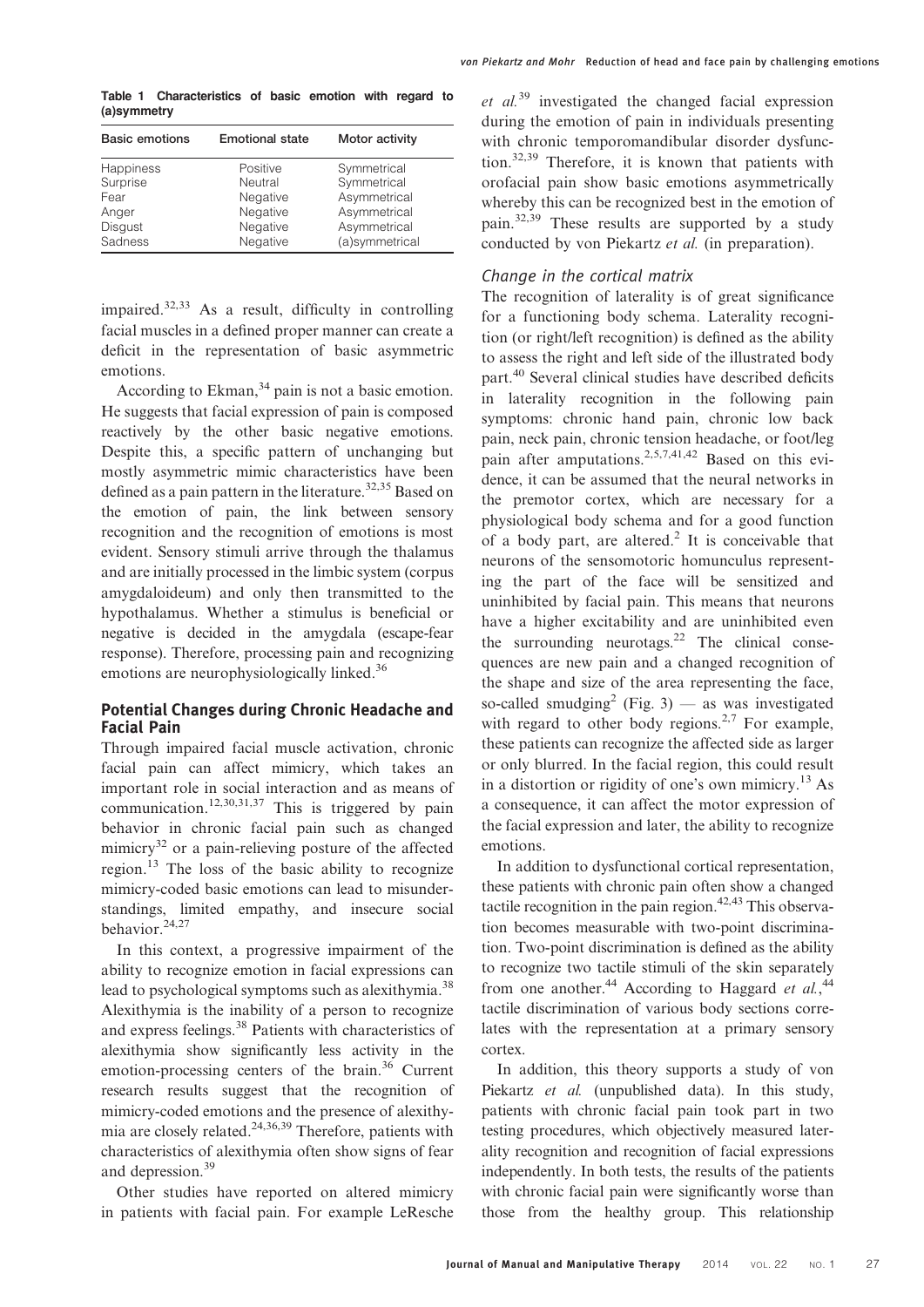

Figure 3 Change in the cortical representation of the facial region 'smudging' (S1=sensory cortex).

supports the hypothesis that with increasing pain chronicity, the cortical representation of the affected body region — in this case the face — is affected first. This can have a secondary negative effect on the recognition of emotional facial expressions.

Based on this theoretical background, it can be concluded that patients with chronic head and facial pain may first show deficits in the ability to recognize the right and left side of the face. This limitation causes dysfunctional two-point discrimination and a reduced ability to express emotions and recognize them and to recognize them in the faces of others. The social issues connected therewith have already been explained. Without focused training of the body schema, the neuromatrix may show pathological changes in the long term, which can cause a significant limitation in the affected person's ability to communicate non-verbally. Therefore, in addition to a standardized neuro-musculoskeletal assessment and treatment of the craniomandibular, facial, and cervical regions, an assessment of the quality of the facial laterality and the recognition of emotions is also suggested. This will be described in the following paragraphs.

# Clinical Tests to Measure Laterality and Emotion Recognition

### CRAFTA Face Mirroring Program

The face mirroring test developed in 2012 utilizes the principle of mirror therapy. The program assesses motor control of the facial muscles and at the same time, serves as a basis for treatment. During the treatment of extremities, the affected part of the body is covered by a mirror. If a computer program is used, this is done digitally through an image setting (Fig. 4). During this procedure, the patient sits in a comfortable position in front of a laptop with integrated webcam. The therapist specifies the settings, so that the affected facial side is covered and the healthy side of the face is reflected as a mirror image so that it creates the illusion of two healthy sides of the face. The patient sees his face on the display and can correct his or her motor action actively. The therapist can offer verbal and tactile support. The program can be configured in many ways. The patient's face can be reflected in full or only in part (lower part/upper part, right and left halves, and so on). The therapist can set restrictions, while the patient attempts to correct his or her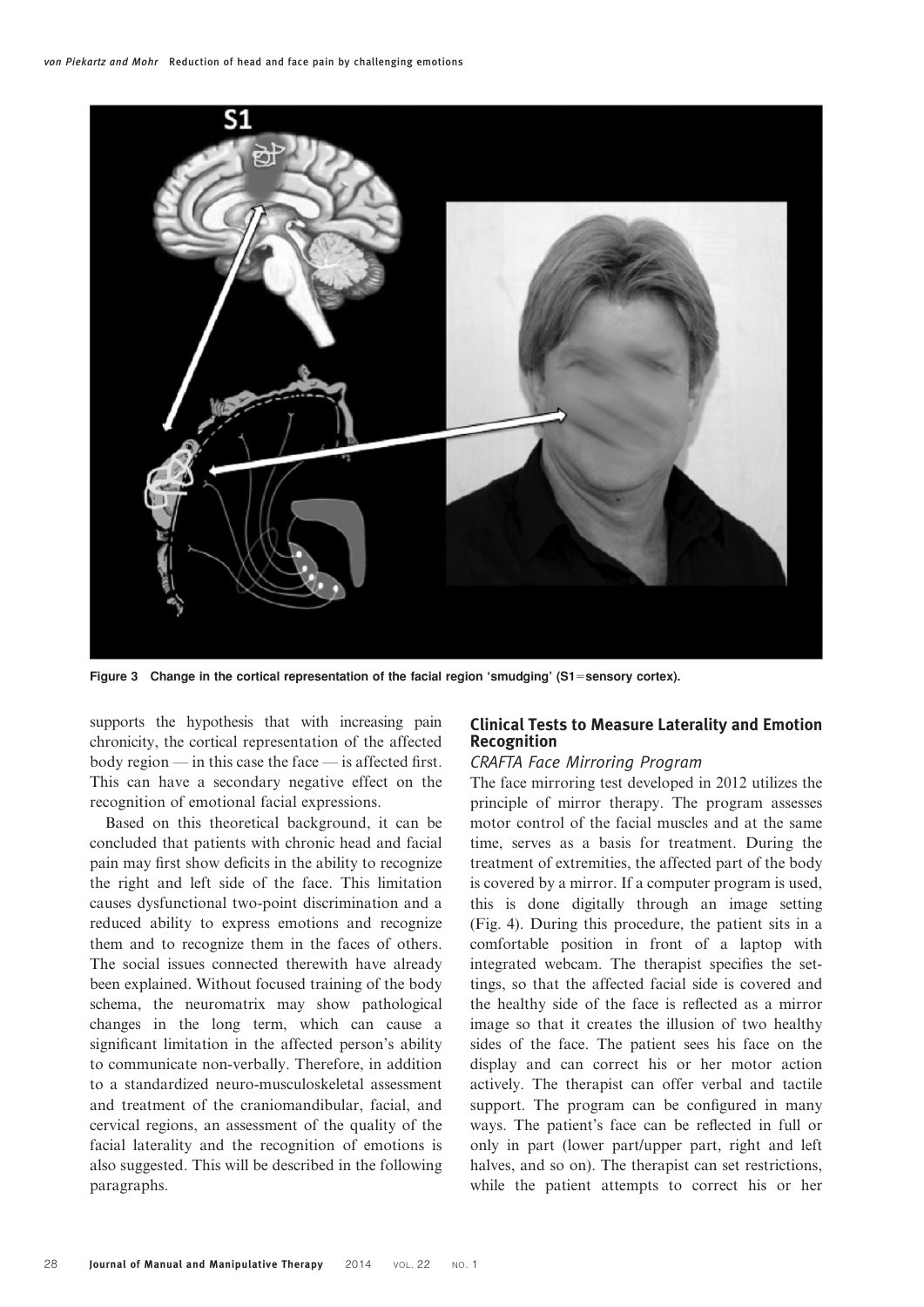

Figure 4 Training of emotional facial expression with the Mirroring Program (Crafta 2013). The patient starts in neutral (X1), then initiates the training with the defined and described facial expressions of basic emotions (X2–X3). This can be carried out with the same side or mirrored (healthy side is activated, but the patient sees the healthy side as the affected side).

movements. The program is very easy to use, making it ideal for patients with access to a laptop to perform at home as part of their self-management.

## CRAFTA Lateralization Left/Right Test

The computer-guided CRAFTA Lateralization developed in 2013 (Fig. 5) test measures recognition of motor activity on the left and right sides of the body as well as recognition of emotions. It measures accuracy (in percent) and speed (in seconds) of laterality and emotion recognition. In 2012, Neuro Orthopaedic Institute<sup>46</sup> of Australia developed the test in cooperation with CRAFTA. It has both clinical and therapeutic utility.

The face program consists of a slide show of colorful images of faces. Each image shows a different picture of the right or left side of the face (Fig. 5) or one of the six basic emotions (Fig. 6), and participants are asked to respond to the images. In

the laterality test, participants are asked to identify the model's eye, tongue, eyebrow, or jaw as moving on or towards either the left or right side of their face. During the emotion test, participants are asked to report which of the six expressions they believe the model is displaying: happiness, sadness, disgust, anger, fear, or surprise. Participants are instructed to use the computer mouse to input their response. The images are rotated by  $90^\circ$  toward the left or right, or by 180 $^\circ$ . Figure 5 shows an example of an image of a face.

Currently, a pilot study with a representative sample size to test reference values of facial recognition is at the planning stage. Beames<sup> $47$ </sup> has shown that the accuracy rate of a normal response for left–right recognition of the upper extremity is  $\geq 80\%$ , and that it takes an average of 1.9 seconds. These values should be about identical for recognition of both sides of the body.<sup>2</sup>

### Two-point discrimination

It is known that chronic pain correlates with changes in tactile perception.<sup>42,47–49</sup> This is clinically seen by an increase in the two-point discrimination threshold in the affected region.<sup>50</sup> In addition, correlations between tactile discrimination and cortical representation on the somatosensory cortex have been identified,  $43$ showing changes in representation in the sensory homunculus in persistent pain. As described earlier, new pain and an altered recognition of the shape and size of the area may result (Fig. 3).

The investigation of static two-point discrimination (the ability to distinguish two tactile stimuli of the skin separately one from another) $43$  is a functional examination and progression assessment in the treatment of face pain and headache. It was described by Weber<sup>45</sup> in 1834, and Vriens and van der Glas<sup>52</sup> who modeled their procedure with standardized measuring points after this method. The standardized measuring points (Fig. 7) can be used to examine the trigeminal nerve with its three branches. For this examination, the patient lies comfortably in supine. The measuring instrument is placed on the skin so that the pressure slightly deforms the surface of the skin, and is applied for approximately 2 seconds. The patient then states whether he or she has felt one or two points.

Starting with a maximum distance of 25 mm, the distance between the two points is reduced to 20 mm, then 15 mm, and then by 1 mm each time. The patient evaluates each stimulus as either one or two points. To verify accuracy of the testing procedure, a single stimulus can be applied randomly during the measuring sequences. The results can be repeated regularly and used to assess the patient's progression.

#### Proposed treatments

With the exception of one case study, there is no published evidence of the efficacy of feedback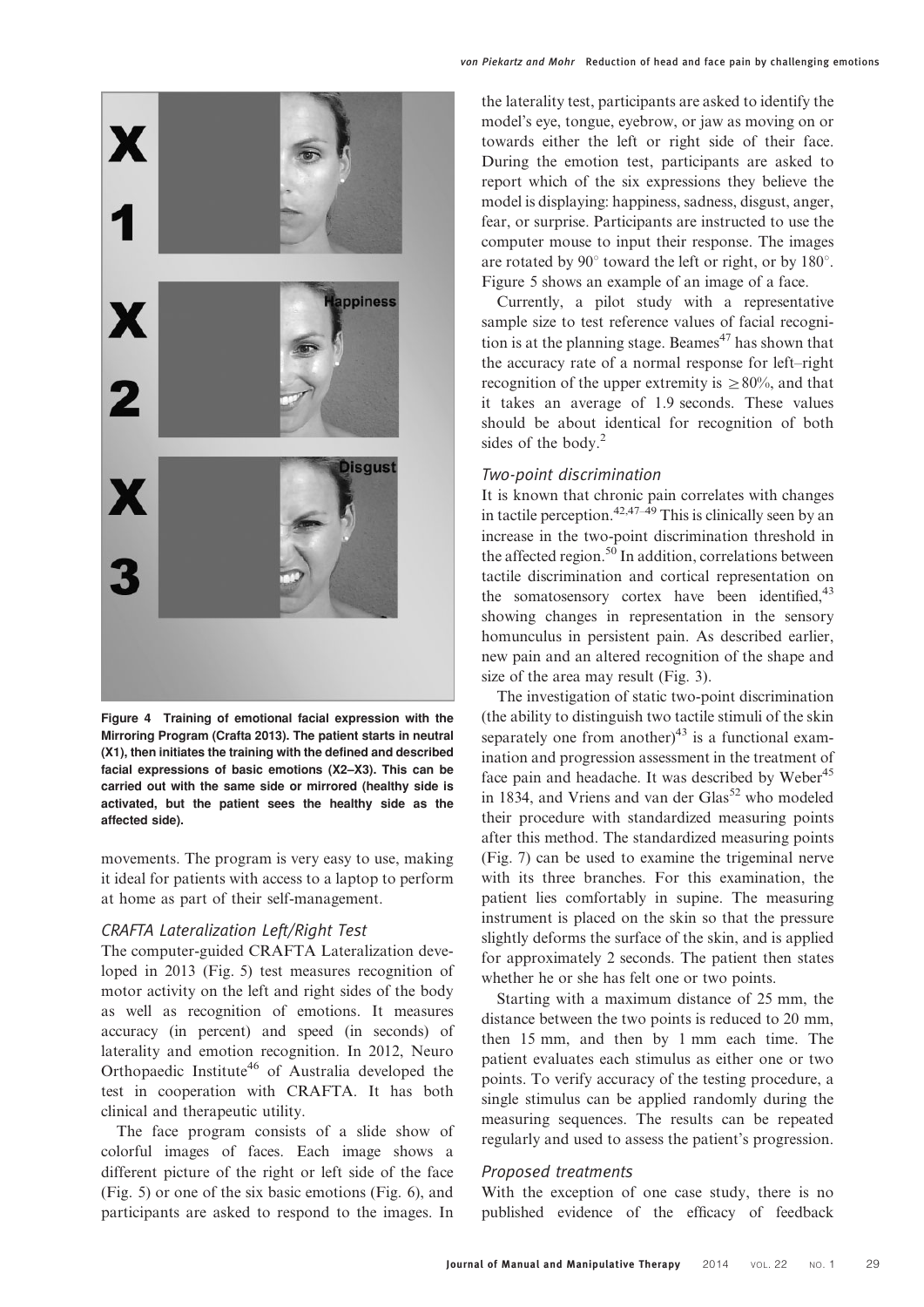

Figure 5 Menu and display of the right-left recognition of the CRAFTA Lateralization Test with examples.

training of left–right or up–down recognition and emotion recognition training in patients with neck, head, and facial pain. The current case study of two patients with persistent idiopathic face pain demonstrated that, with the help of a digital model (Avatar) on a regular PC, it was possible to reduce allodynia and pain in the face. The patients' face was mirrored and active physical exercises were carried out.<sup>52</sup> Studies on chronic pain involving the upper or lower extremities have indicated that applying therapies in the following order leads to an improvement in function and a decrease in pain: left–right discrimination, imagined motor function, and mirror therapy.

This format is called graded motor imagery. $^2$  The authors contend, based on their clinical experience, that it is useful to start with the graded motor imagery program for the face and then continue with emotion training. It is assumed that the right–left recognition activity stimulates the prefrontal cortex in the brain, which can have a positive effect on the subsequent therapy.<sup>2</sup>

Some therapy options are discussed in the next section. It should be noted that these options are presented as complements to, not replacements for, other therapies, which may include manual techniques, behavioral therapy, and self-management education.<sup>53</sup>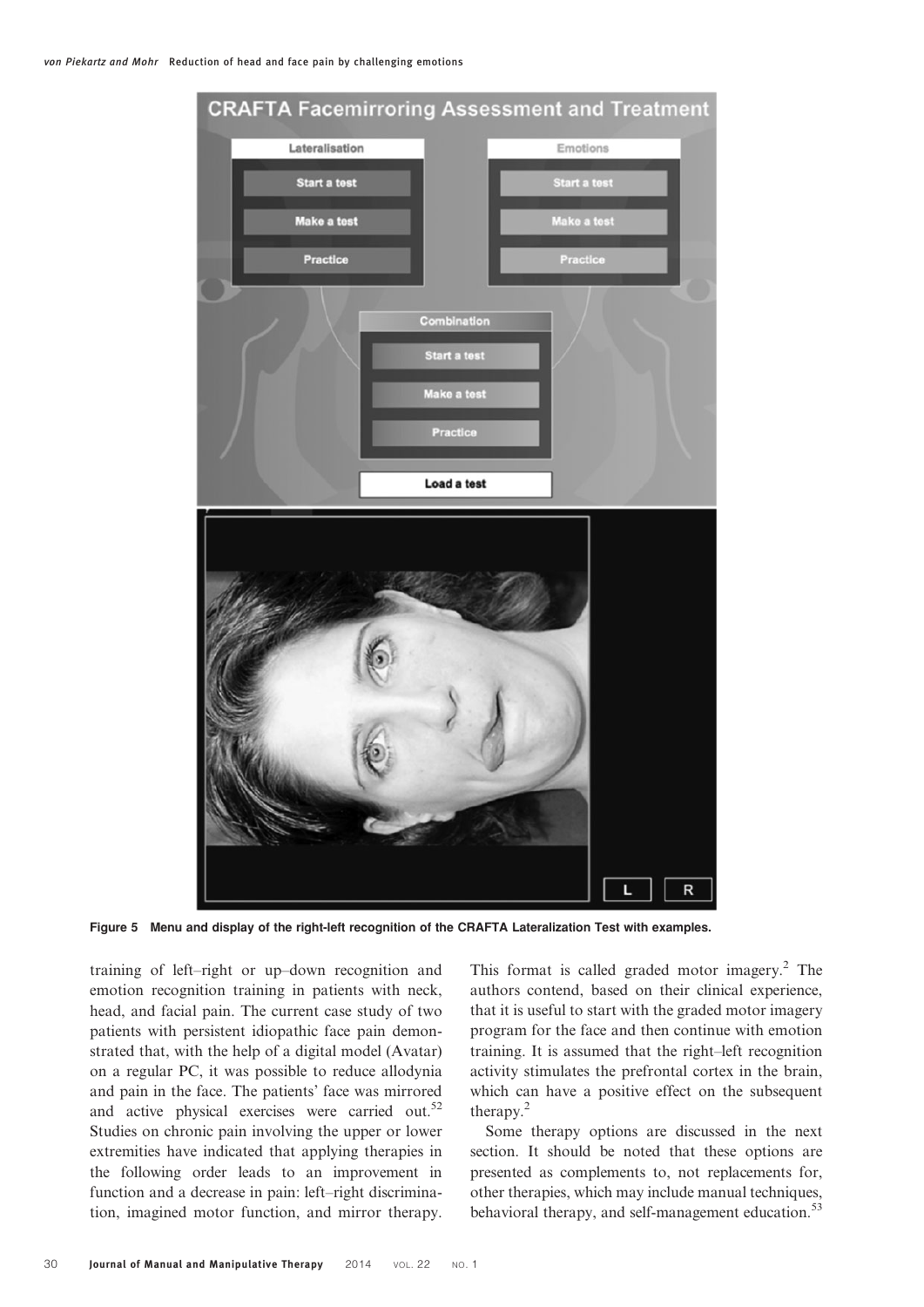

Figure 6 Display of the emotional task of the CRAFTA Emotions Test.



Figure 7 Two-point discrimination test.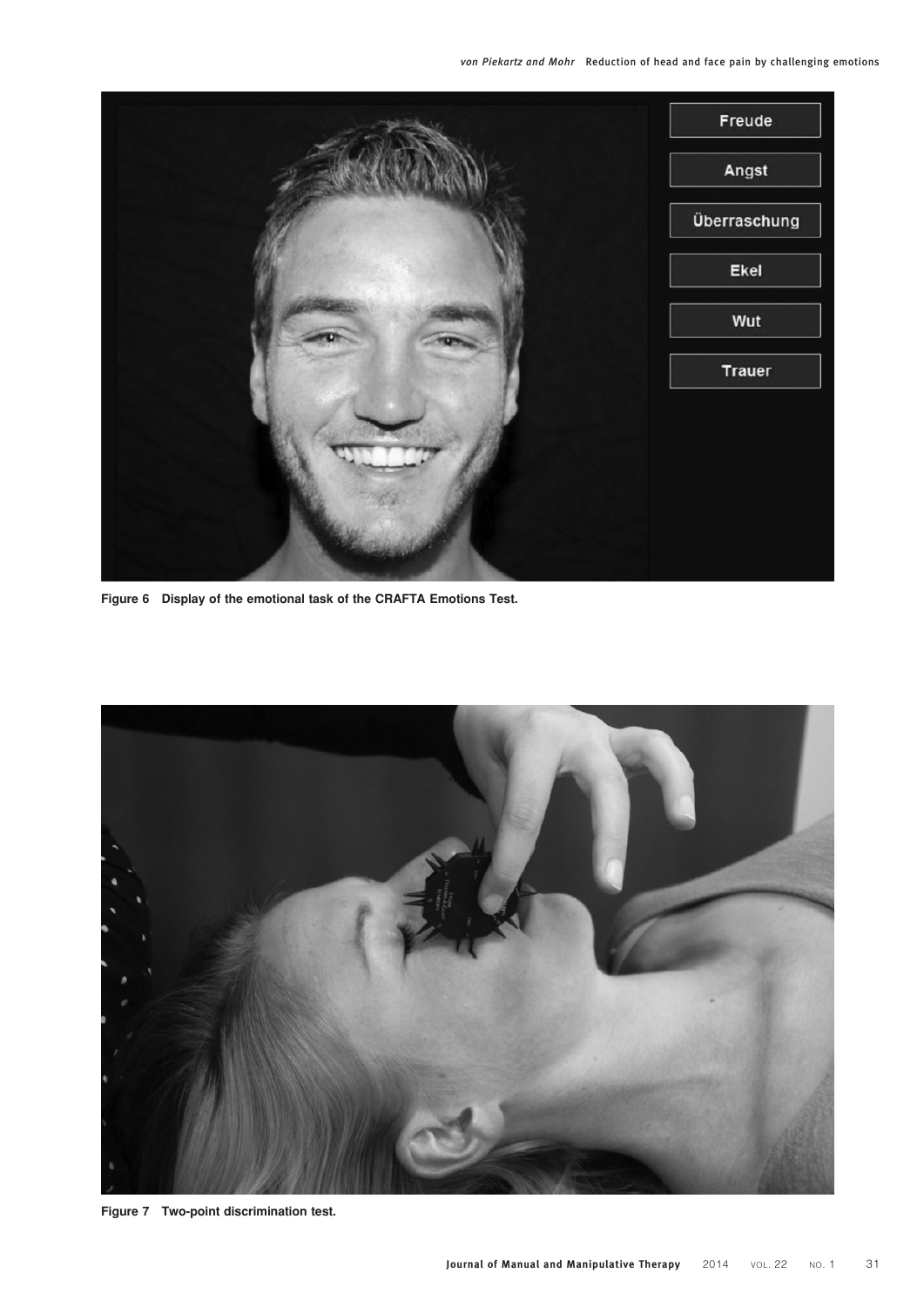#### Graded Motor Imagery

The 'Graded Motor Imagery' program, which was established at the Neuro Orthopaedic Institute, 46 consists of training in recognition of the direction of movement from the left to the right side, i.e. laterality (CRAFTA Lateralization Left/Right), and the motor imagery and the mirror therapy (CRAFTA face mirroring program). This order is recommended for maximum effectiveness, $\frac{2}{3}$  and the same sequence should be carried out for facial disorders until new evidence indicates otherwise.

- 1. The CRAFTA Lateralization Left/Right Test can be used to assess and train left–right discrimination for speed and accuracy. The therapist or patient has the ability to configure the number of images and the duration of display of an image. The images show faces of persons performing an activity on the left or right side of the eyes, tongue, and nasolabial fold or of the jaw. The patient's task is to identify the side of the face on which the activity is occurring as swiftly as possible. With this training, the neuronal connections are reorganized in the brain and therefore symptoms are reduced.<sup>2</sup>
- 2. After the right–left discrimination test, the patient is asked to imagine himself performing a movement without actually executing it (motor imagery). In this context, the brain areas and motor neurons are stimulated more strongly than if the motion is solely observed.<sup>54</sup> For patients who experience pain during execution of a movement, imagining the motion decouples it from the pain experience. This specific preparation (explicit imagery) makes the motion subsequently easier and less painful.
- 3. With mirror therapy, the process of motor imagery is reinforced because the healthy part of the patient's body is used to display a second healthy part of the body; thus, the brain is visually deceived. $^{41}$  In motor function disorders of the upper or lower extremities, it is easy to use a mirror, in which the healthy extremity reflects a second healthy half of the body. In facial problems, it is more difficult to use a mirror. The CRAFTA Face Mirroring Program allows a mirror image of the healthy side of the face to be created using a camera on a laptop or tablet, while the affected half of the face is covered. This application has benefits in motor dysfunctions such as facial paresis or in problems with recognition of facial emotional expression.

### Implementation into daily routine

The first goal is to educate the patient about the relationships between facial pain and headaches and the processing of emotions. This enables the patient to train his or her perception and to work actively on non-verbal communication. Easy exercises are available, which the patient can integrate into his or her daily routine.

#### EmoRec-Cards

CRAFTA EmoRec-Cards (Emotion-Recognise-Cards, Crafta 2011) can be used for training recognition of facial expressions of mimicry and for identification of the right and left side of the face. The

square cards are printed on both sides. On the one side, there is a drawing depicting a facial expression of one of the six basic emotions. The people depicted on these cards differ by age and ethnicity. On the other side, a person is depicted according to the principle of the GMI program, moving either the right or the left side of the face.

The cards can be used to test and train the ability to recognize facial expression and emotions, and patients can work on reproducing the illustrated motions actively. EmoRec-Cards are characterized by their ease use and multitude of uses and they offer a cost-efficient alternative to computer programs. Therapy with EmoRec-Cards is particularly well suited for patients who cannot use digital media because of their age or cognitive limitations.

#### Magazines/books

Magazines are also suitable for assessment and training of laterality recognition.<sup>2</sup> Images of the problem area, e.g. hand or face, are selected for laterality recognition. The degree of difficulty can be increased by turning the magazine toward the right, left, or upside down. The patient is instructed to mark the laterality with a pen.

#### Case Study

Lisa is a 22-year-old woman with a 7-year history of persistent chronic right-sided facial pain. Brushing her teeth, normal talking, and drinking cold or warm water produced an ache in her right maxillary premolar tooth. For 4 years, Lisa has been taking Gabapentin three times daily with only partial relief of pain. Lisa reported that the pain would subside for a few days, but recurred spontaneously, usually triggered by fatigue or cold wind. She underwent MRI testing 4 years ago and was diagnosed by a neurosurgeon as having congenital dolichobasilaris on the right (pressure from the basilar arteries to the cranial nerves and in this case, on the trigeminal nerve). Typical treatment for this is medication or surgical suboccipital release if the pain increases. During physical examination of the cranio-cervical region, marked limitation of cervical flexion was noted  $(2-5^{\circ})$ ; all other movements were within normal limits. The only other significant finding was of severe allodynia on palpation of the suborbital maxillary nerve. Because of the unilateral presentation and chronic nature of Lisa's pain, the authors administered the CRAFTA Lateralization and emotion recognition test. Table 2 shows the results of the first treatment and of the sixth treatment. In the first treatment, laterality of the left half of the face was significantly worse than the right half of the face in terms of accuracy and response time. With regard to emotion recognition, happiness and anger were recognized much less often than the other basic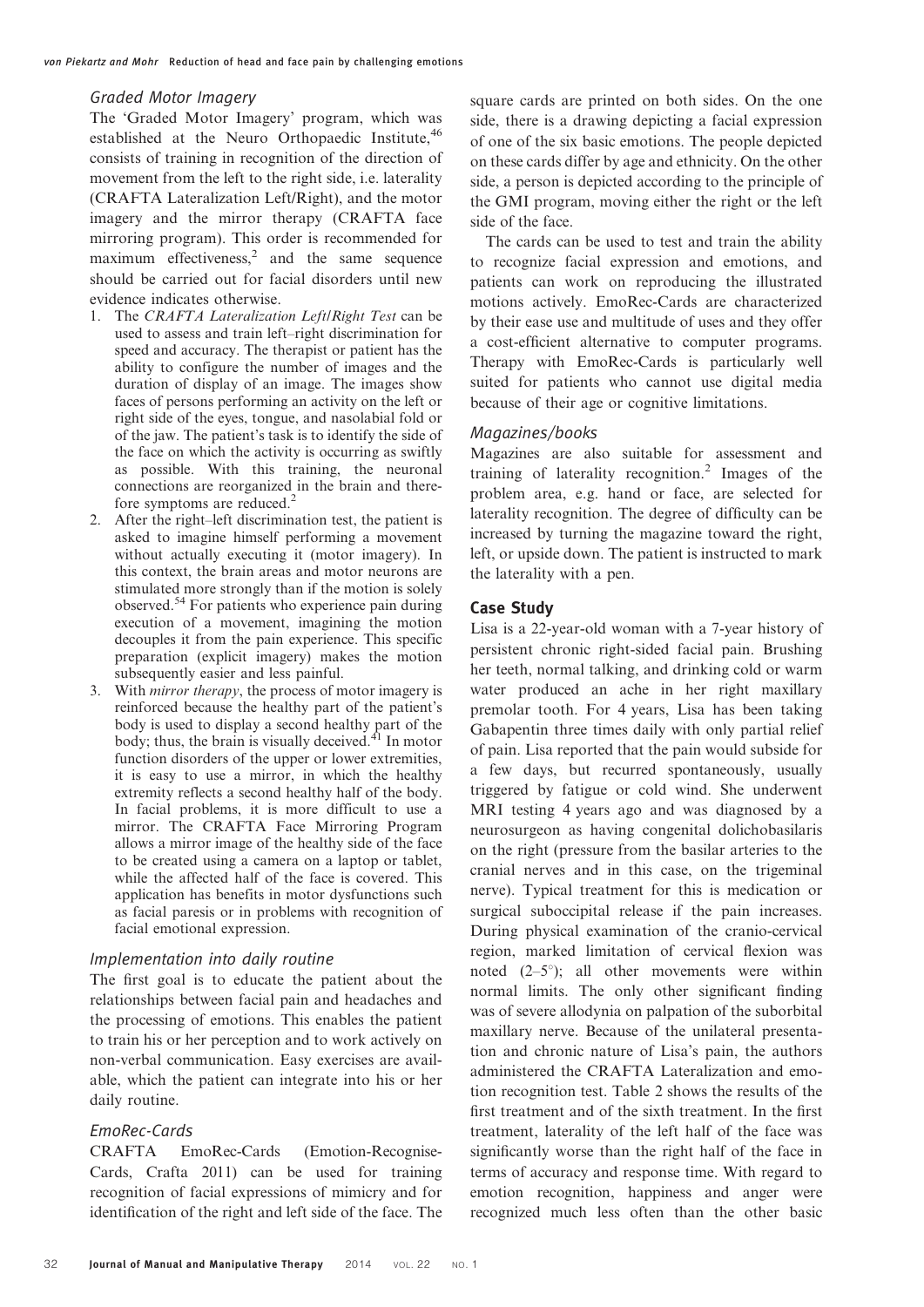

Figure 8 Changes in facial expression before and after treatment.

Table 2 Summary of data: accuracy (%) and average time (second) of the Right–Left Lateralization Test (Later. R and L), Emotion-Recognition Total (Emot. Rec. Total), emotions of happiness and anger, TAS, and BDI

|                    | Later. R<br>$\frac{0}{0}$<br>Second | Later. L<br>$\frac{0}{0}$<br>Second | Emot. Rec. Total<br>$\%$<br>Second | <b>Happiness</b><br>$\frac{0}{0}$<br>Second | Anger<br>$\%$<br>Second | <b>TAS</b><br>$\%$<br>Second | <b>BDI</b><br>$\%$<br>Second |
|--------------------|-------------------------------------|-------------------------------------|------------------------------------|---------------------------------------------|-------------------------|------------------------------|------------------------------|
|                    |                                     |                                     |                                    |                                             |                         |                              |                              |
|                    |                                     |                                     |                                    |                                             |                         |                              |                              |
| Treatment 1 day 1  | 66                                  | 94                                  | 76                                 | 43                                          | 57                      | 4.12                         | 13                           |
|                    | 2.1                                 | 1.6                                 | 2.1                                | 2.7                                         | 3.2                     |                              |                              |
| Treatment 6 day 87 | 94                                  | 96                                  | 100                                | 87                                          | 71                      | 2.34                         | 6                            |
|                    |                                     | 1.6                                 |                                    | 1.4                                         | 1.6                     |                              |                              |

Note: TAS: Toronto Alexithymia Scale; BDI: Beck Depression Inventory on days 1 and 87 after six treatment sessions.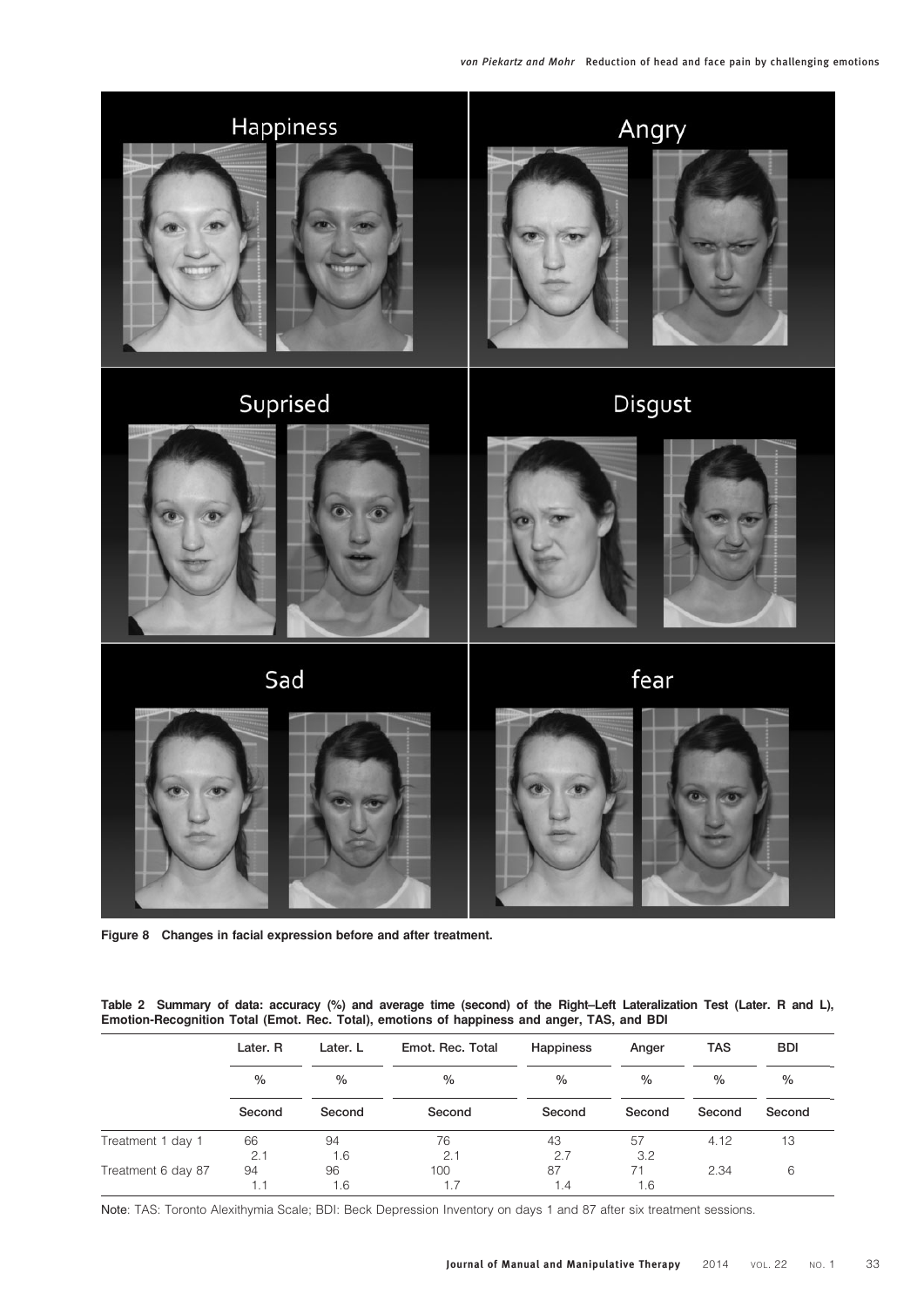emotions. Lisa suffered from significant depression [Beck Depression Inventory  $(BDI)$ ]<sup>55</sup> and signs of alexithymia were seen [Toronto Alexithymia Scale  $(TAS)$ ;  $>3.0$  is the cutoff for the presence of alexithymial.<sup>39</sup>

After the therapy, laterality recognition on the left and emotion recognition both significantly improved (Table 2), whereas the TAS score and the BDI was greatly reduced. Lisa's painful episodes were significantly less frequent and less intense, and she was able to reduce her dosage of Gabapentin to once daily. Lisa's facial expressions were also improved noted to be significantly more distinct and more symmetric (Fig. 8).

#### Conclusion

The current paper proposes that display of emotions through facial expression and recognition of emotions in other people are particularly important for interpersonal communication. A healthy person can display 7000–8000 different facial expressions. However, diseases such as chronic facial pain and temporomandibular dysfunction, as well as facial paresis or Parkinson's disease, can impair the display and recognition of emotions. In theory, the changes in the perception process of the affected part of the body occur in the brain (i.e. smudging, neuronal representation). A well-functioning facial reflex provides an important basis for accurate interpretation of emotional facial expressions and right–left discrimination. Functional disorders can be discovered through a focused assessment of findings (illustrated assessments). Integrating tools such as right–left lateralization, mental practice, face mirroring, or EmoRec-Cards into existing neuro-musculoskeletal therapies may help clinicians train their patients to recognize emotions and emotional facial expressions. As a consequence, patients suffering from chronic neck pain, headache, and facial pain can have an improved quality of life.

#### References

- 1 Wittink H. Chronic pain concepts and definitions. In: Wittink H, Hoskins Michael T, editors. Chronic pain management for physical therapists. 2nd ed. Boston (MA): Butterworth-Heinemann; 2002.
- 2 Moseley GL. Background, theory and evidence for Graded Motor Imagery. In: Moseley GL, Butler DS, Beames TB, Giles TJ, editors. The Graded Motor Imagery handbook. 1st ed. Adelaide: Noigroup Publications; 2012.
- 3 Merskey H, Bogduk N. Classification of chronic pain. Seattle (WA): IASP Press; 1994. Available from: http://www.iasppain.org/AM/Template.cfm?Section=Classification\_of\_Chronic \_Pain&Template5/CM/ContentDisplay.cfm&ContentID516283
- 4 Svensson P, Baad-Hansen L, Newton-John T. Investigations. In: Zakrzewska JM, editor. Orofacial pain. New York: Oxford University Press; 2009.
- 5 Wallwork SB, Butler DS, Fulton I, Stewart H, Darmawan I, Moseley GL. Left/right neck rotation judgments are affected by age, gender, handedness and image rotation. Man Ther. 2013;18(3):225–30.
- 6 Drangsholt M, LeResche L. Epidemiology of orofacial pain. In: Zakrzewska JM, editor. Orofacial pain. New York: Oxford University Press; 2009.
- 7 Vallence AM, Smith A, Tabor A, Rolan PE, Ridding MC. Chronic tension-headache is associated with impaired motor learning. Cephalalgia. 2013;33(12):1048–54.
- 8 ICHD-II. The International Classification of Headache Disorders. Cephalalgia. 2004;24:9–160.
- 9 Frediani F. Typical and atypical facial pain. Ital J Neurol Sci. 1999;20:46–8.
- 10 Fricton JR. Atypical orofacial pain disorder: a study of diagnostic subtypes. Curr Rev Pain. 2000;4:142–7.
- 11 Zebenholzer K, Wöber C, Vigl M, Wessely P, Wöber-Bingöl C. Facial pain in a neurological tertiary care centre — evaluation of the International Classification of Headache Disorders. Cephalalgia. 2005;25:689–99.
- 12 Ekman P. Emotions revealed: understanding faces and feelings. London: Phoenix; 2004.
- 13 Mohr G, von Piekartz HJ, Hotze E. A qualitative study on pain experiences and pain behavior in patients with chronic facial pain. J Craniomand Func.  $2011;3(1):9-28$ .
- 14 Wolf E, Birgerstam P, Nilner M, Petersson K. Nonspecific chronic orofacial pain: studying patient experiences and perspectives with a qualitative approach. J Orofac Pain.  $2008:22:349-58$ .
- 15 Turner JA, Brister H, Huggings K, Mancl L, Aaron LA, Truelove EL. Catastrophizing is associated with clinical examination findings, activity interference, and health care use among patients with temporomandibular disorders. J Orofac Pain. 2005;19:291–300.
- 16 Zakrzewska JM. Preface. In: Zakrzewska JM, editor. Orofacial pain. New York: Oxford University Press; 2009.
- Zakrzewska JM. Multi-dimensionalty of chronic pain of the oral cavity and face. J Headache Pain. 2013;14:37.
- 18 Madland G, Feinmann C. Chronic facial pain: a multidisciplinary problem. J Neurol Neurosurg Psychiatry. 2001;71:716–9.
- 19 Barros V, Seraidarian PI, Souza Côrtes MI, de Paula LV. The impact of orofacial pain on the quality of life of patients with temporomandibular disorder. J Orofac Pain. 2009;23(1):28–33.
- 20 Morecraft RJ, Louie JL, Herrick JL, Stilwell-Morecraft S. Cortical innervation of the facial nucleus in the non-human primate — a new interpretation of the effects of stroke and related subtotal brain trauma on the muscles of facial expressions. Brain. 2001;124:176–208.
- 21 Ross ED, Prodan CI, Monnot M. Human facial expressions are organized functionally across the upper–lower facial axis. Neuroscientist. 2007;13(5):433–46.
- 22 Kessler H, Roth J, von Wietersheim J, Deighton RM, Traue HC. Emotion recognition patterns in patients with panic disorder. Depress Anxiety. 2007;24(3):223–6.
- 23 Haas J, Eichhammer P, Traue HC, Hoffmann H, Behr M, Crönlein T, et al. Alexithymic and somatisation scores in patients with temporomandibular pain disorder correlate with deficits in facial emotion recognition. J Oral Rehabil. 2012;40(2):81–90.
- 24 Gray HM, Tickle-Degnen L. A meta-analysis of performance on emotion recognition tasks in Parkinson's disease. Neuropsychology. 2010;24(2):176–91.
- 25 Zhen Z, Fang H, Liu J. The hierarchical brain network for face recognition. PloS ONE. 2013;8(3):e59886.
- 26 Ekman P, Matsumoto DR, Friesen WV. Facial expression in affective disorders. In: Ekman P, Roscenberg L, editors. What the face reveals. 2nd ed. New York: Oxford University Press; 1983. p. 429–44.
- 27 Neal DT, Chartrand TL. Embodied emotion perception: amplifying and dampening facial feedback modulates emotion perception accuracy. Soc Psychol Personal Sci. 2011;2(6):673–8.
- 28 Neal DT, Chartrand TL. Embodied emotion perception: amplifying and dampening facial feedback modulates emotion perception accuracy. Soc Psychol Personal Sci. 2011;2(6):673–8.
- 29 Davies JI, Senghas A, Ochsner KN. How does facial feedback modulate emotional experience? J Res Pers. 2009;43:822–9.
- 30 Prkachin GC, Casey C, Prkachin KM. Alexithymia and perception of facial expressions of emotion. Pers Indiv Differ. 2009;46:412–7.
- 31 Orce-Romero A, Iglesias-Linares A, Cantillo-Galindo M, Yañez-Vico RM, Mendoza-Mendoza A, Solano-Reina E. Do the smiles of the world's most influential individuals have common parameters? J Oral Rehabil. 2013;40(3):159–70.